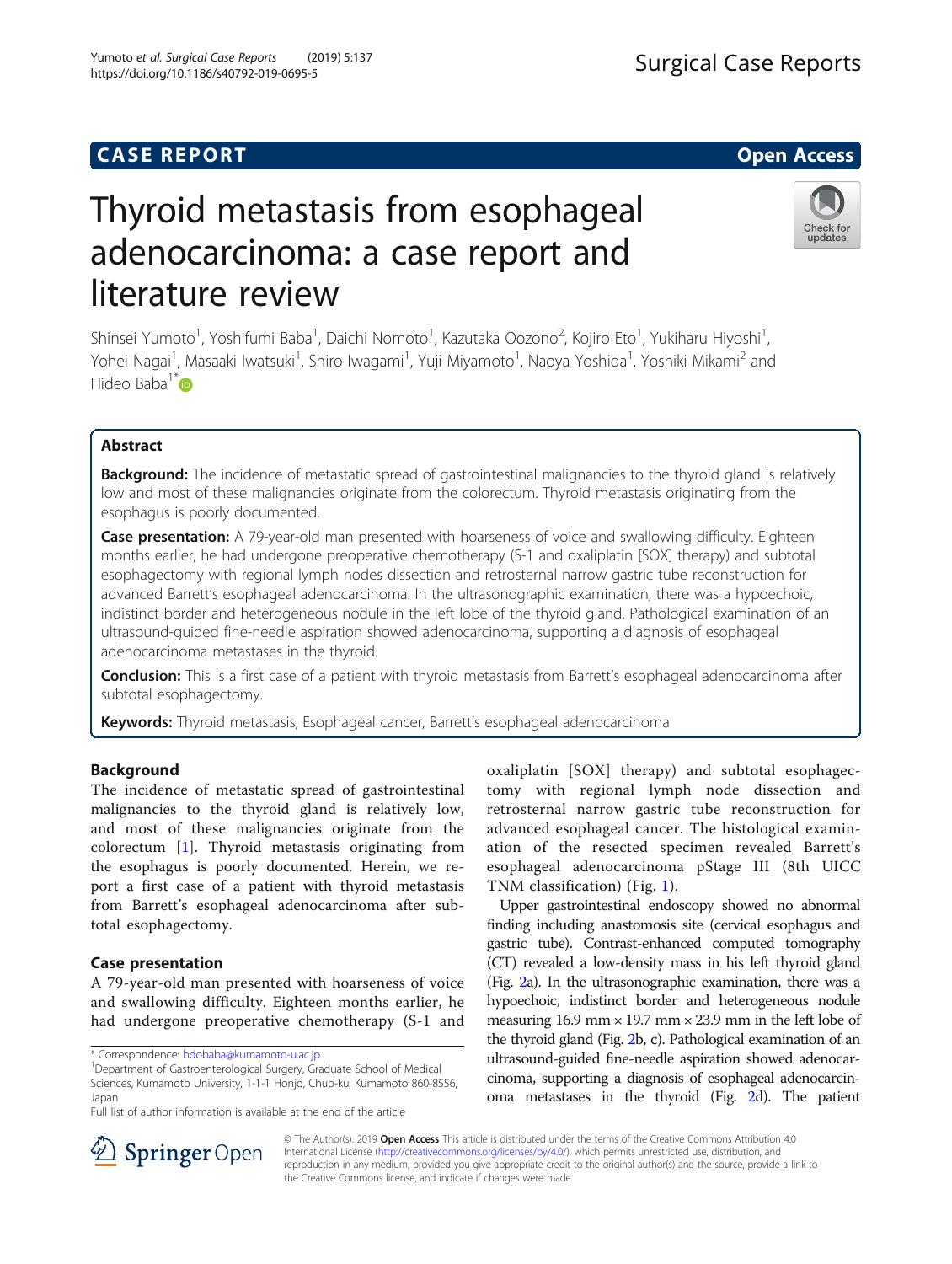<span id="page-1-0"></span>



showed adenocarcinoma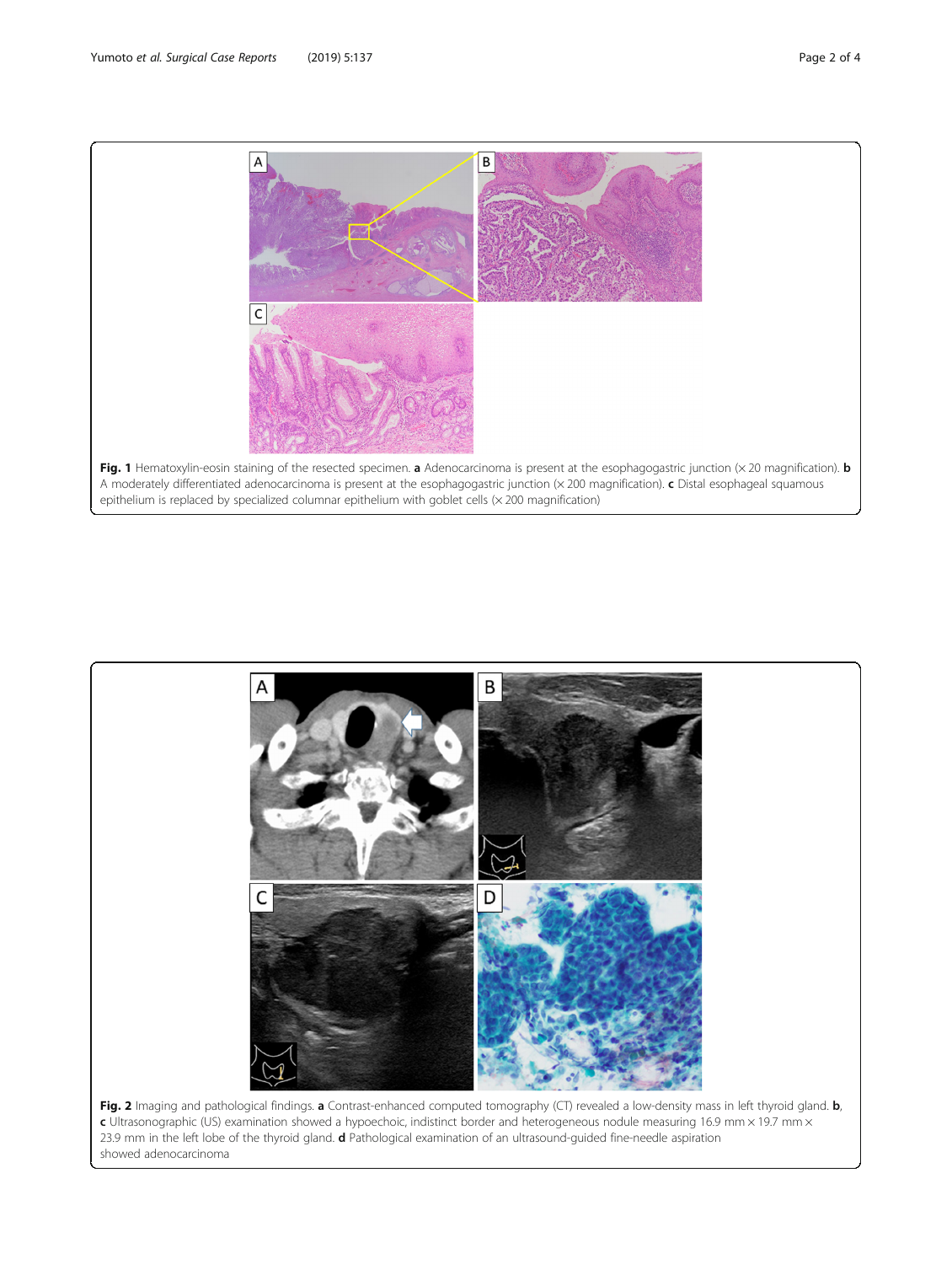commenced chemotherapy with pembrolizumab, combined chemotherapy of docetaxel with cisplatin (CDDP), and 5 fluorouracil (5-FU) in a clinical trial. This treatment effectively shrank the tumor after seven courses.

### **Discussion**

The incidence of intrathyroidal metastases in autopsy series varies from 1.25 to 24.0% in cancer patients [\[2,](#page-3-0) [3](#page-3-0)]. The metastatic spread of gastrointestinal malignancies to the thyroid gland is relatively rare; the majority originate from the colorectum [[1\]](#page-3-0). Thyroid metastasis from the esophagus has only been reported in eight cases in the English-language literature  $[1, 4-11]$  $[1, 4-11]$  $[1, 4-11]$  $[1, 4-11]$  $[1, 4-11]$  $[1, 4-11]$ . Importantly, this is the first case of thyroid metastasis from Barrett's esophageal carcinoma.

Table 1 summarizes the clinical features of the eight previously published cases plus our report of thyroid metastasis from esophageal cancer. The age of the patients at presentation was variable, ranging from 32 to 79 years with an average age of 62.1 years. Four out of the eight previously reported cases were treated with thyroidectomy, and the management in the other two cases was not reported  $[12]$  $[12]$ . In the postoperative histopathological specimen, six patients showed squamous cell carcinomas and two were adenocarcinomas. Thyroid metastasis of Barrett's adenocarcinoma has never been reported previously in any literature.

Generally, despite being second to the adrenal glands as the most vascular perfused organ in the body [\[13](#page-3-0)], the thyroid is rarely considered to be the sole site of metastases in the clinical practice and is usually asymptomatic [\[14](#page-3-0), [15](#page-3-0)]. Cichon et al. reported that metastasis to the thyroid only accounts for 2 to 3% of all thyroid carcinomas identified in the clinical practice [[16\]](#page-3-0). The most common primary sites are the kidney, breast, and lung [[17](#page-3-0)–[20](#page-3-0)]. Direct extension of adjacent primaries, a hematogenous pathway, and lymphatic route for metastatic spread to the thyroid have been estimated  $[6, 21]$  $[6, 21]$  $[6, 21]$  $[6, 21]$  $[6, 21]$ . Czech et al. suggested that the vertebral vein plexus

may play an important role in the process of metastases from other organs to the thyroid [[19\]](#page-3-0). Unfortunately, according to a review of the related literature, no case of careful imaging and pathologic evaluation of the most likely route of metastasis in the thyroid has been reported. In our case, the tumor may be considered as a lymphogenous metastasis because there were cervical lymph node metastases in the postoperative histopathological specimen and this lymph node was anatomically close to the thyroid. Of course, we acknowledge that further examination such as autopsy may be useful to clarify the mechanism.

There is no clear consensus on therapeutic strategy for metastatic thyroid cancers from esophageal cancer. Thus, the management is determined on a caseby-case basis [\[1](#page-3-0), [9](#page-3-0), [22\]](#page-3-0). Overall, most patients with metastasis to the thyroid had poor outcomes, with reported 9-month survival after the original diagnosis [[23](#page-3-0)] (Table 1). However, one case was reported where the patient was without evidence of recurrence 4 years after thyroidectomy [[5](#page-3-0)]. In the present case, the patient commenced chemotherapy with pembrolizumab, CDDP, and 5-FU in a clinical trial and experienced a favorable therapeutic effect. If the tumor is still reduced with no new metastatic lesion for some time, we might consider performing surgical resection (i.e., thyroidectomy).

## Conclusions

This case highlights the need for awareness of the possibility of potential metastatic deposits in unexpected sites. A new thyroid mass with a history of cancer, however remote the previous primary cancer was, should be evaluated for the possibility of metastasis. Metastasis should also be strongly considered whenever the histology is unusual for a primary thyroid lesion. Although the prognosis of metastasis in the thyroid is commonly poor, patients may have improved quality of life and longer survival time after early accurate diagnosis and proper treatment.

Table 1 The literature review of cases with thyroid metastasis from esophageal cancer

| Source                   | Age | Sex | Treatment for thyroid                    | Pathology result | Outcomes             |
|--------------------------|-----|-----|------------------------------------------|------------------|----------------------|
| Present case             | 79  | M   | Chemotherapy                             | Adenocarcinoma   | 4 months (alive)     |
| Shuangshoti [4]          | 58  | M   | $TT + ipsilateral CL$                    | <b>SCC</b>       | 11 months (dead)     |
| Yamada et al. [5]        | 74  | F   | $ST + bilateral$ CL                      | <b>SCC</b>       | Over 4 years (alive) |
| Basu et al. [6]          | 55  | F   | No data                                  | <b>SCC</b>       | No data              |
| Cumbo-Nacheli et al. [7] | 32  | M   | No data                                  | Adenocarcinoma   | No data              |
| Moulick et al. [8]       | 66  | M   | Chemoradiation                           | <b>SCC</b>       | No data              |
| Chen et al. [9]          | 61  | M   | Palliative bilateral NT + tracheostomy   | <b>SCC</b>       | 11 months (dead)     |
| Cheng et al. [10]        | 70  | M   | Right lobectomy + partial left lobectomy | <b>SCC</b>       | 3 months (dead)      |
| Reese et al. [11]        | 64  | M   | None                                     | Adenocarcinoma   | No data              |

 $T$  total thyroidectomy, NT near-total thyroidectomy, ST subtotal thyroidectomy, CL cervical lymphadenectomy, SCC squamous cell carcinoma